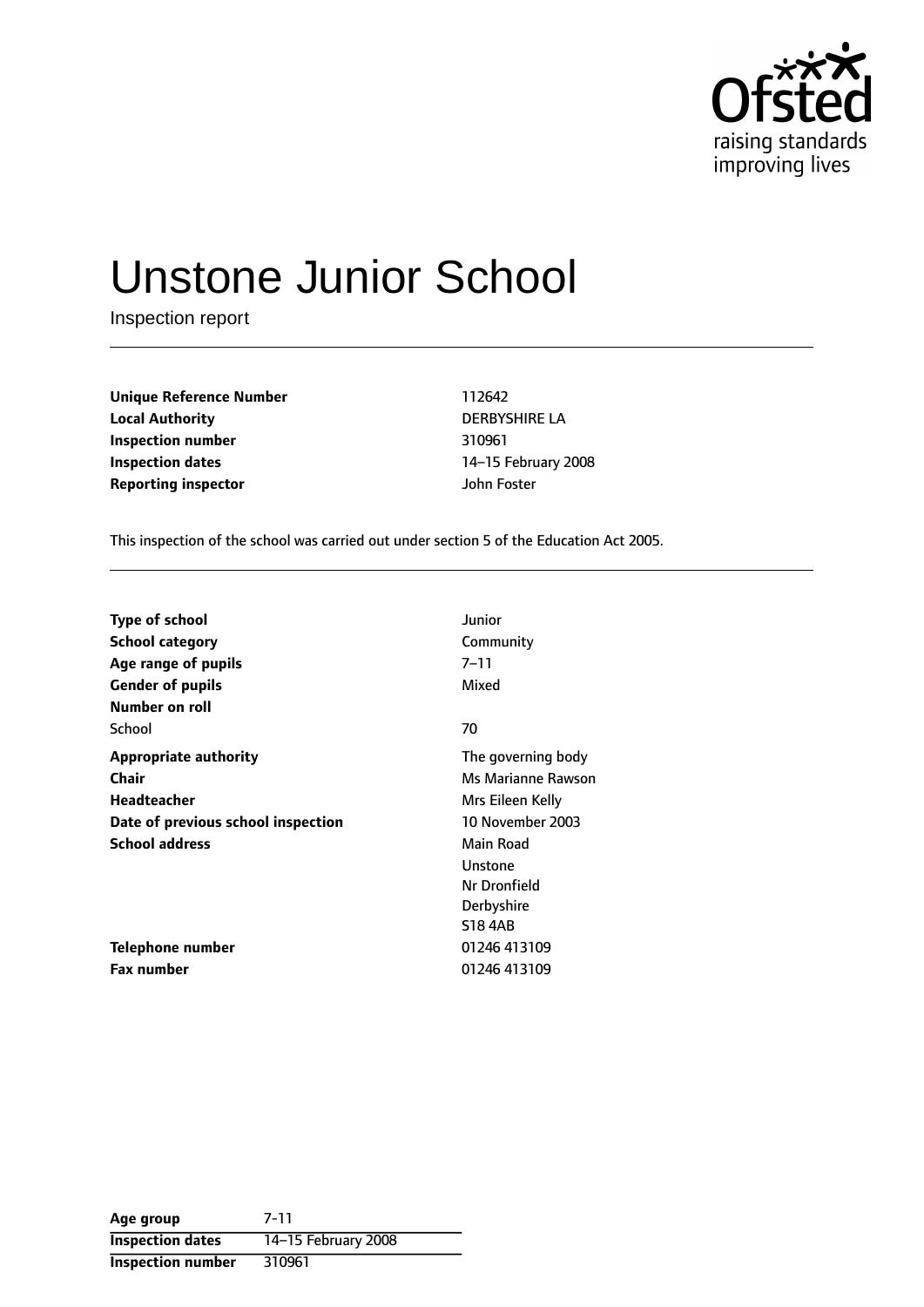.

© Crown copyright 2008

#### Website: www.ofsted.gov.uk

This document may be reproduced in whole or in part for non-commercial educational purposes, provided that the information quoted is reproduced without adaptation and the source and date of publication are stated.

Further copies of this report are obtainable from the school. Under the Education Act 2005, the school must provide a copy of this report free of charge to certain categories of people. A charge not exceeding the full cost of reproduction may be made for any other copies supplied.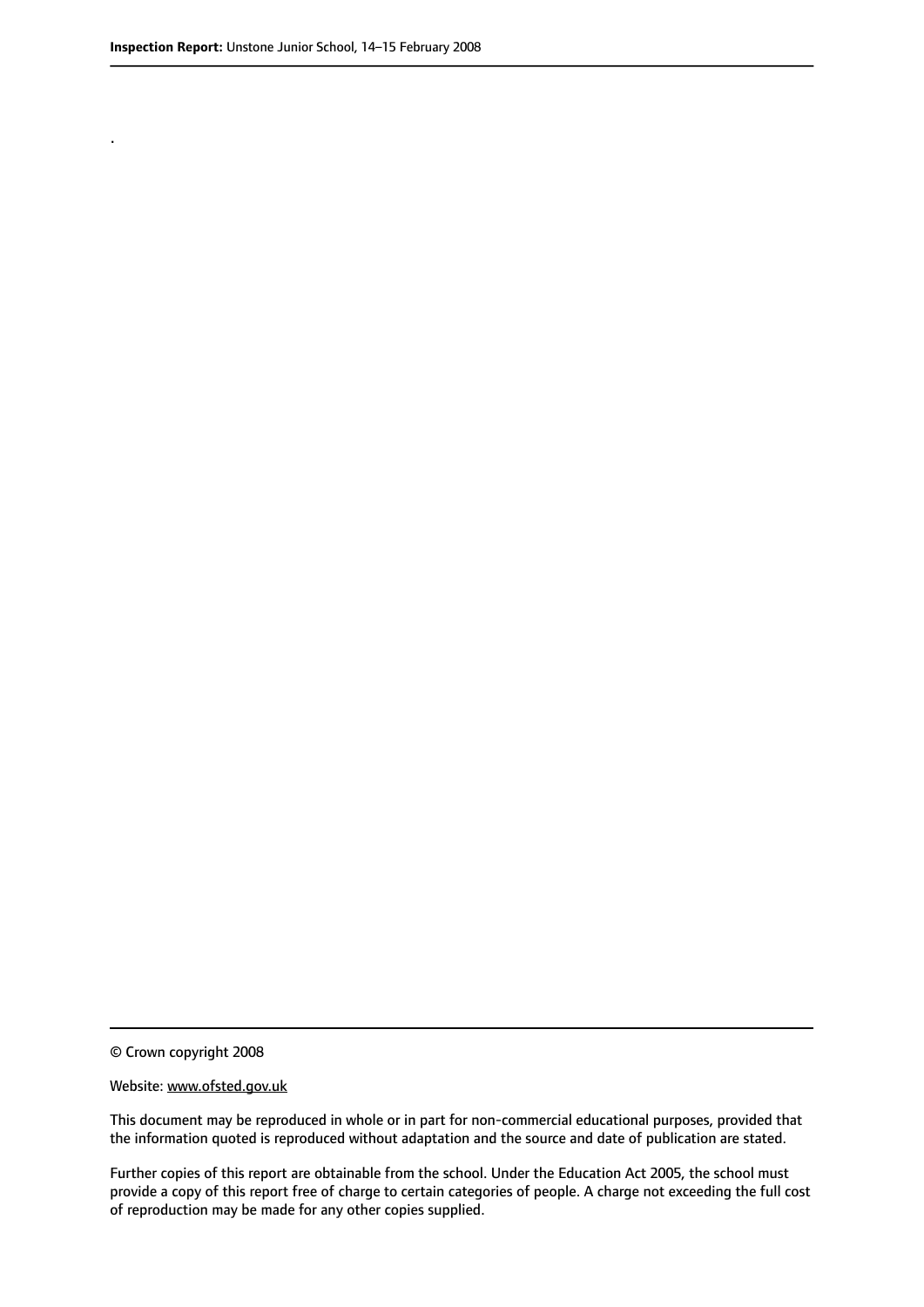# **Introduction**

The inspection was carried out by one Additional Inspector.

### **Description of the school**

This smaller than average junior school serves the village of Unstone and the surrounding area. Almost all pupils are of White British background and have English astheir first language. When they start at the school pupils' attainment is broadly average. The percentage of pupils eligible for free school meals is below national average, as is the percentage of pupils with learning difficulties. There are no pupils with a statement of special educational needs. The school has gained the Basic Skills Quality Mark, the Healthy Schools' Award and the National Clean Air Award.

### **Key for inspection grades**

| Grade 1 | Outstanding  |
|---------|--------------|
| Grade 2 | Good         |
| Grade 3 | Satisfactory |
| Grade 4 | Inadequate   |
|         |              |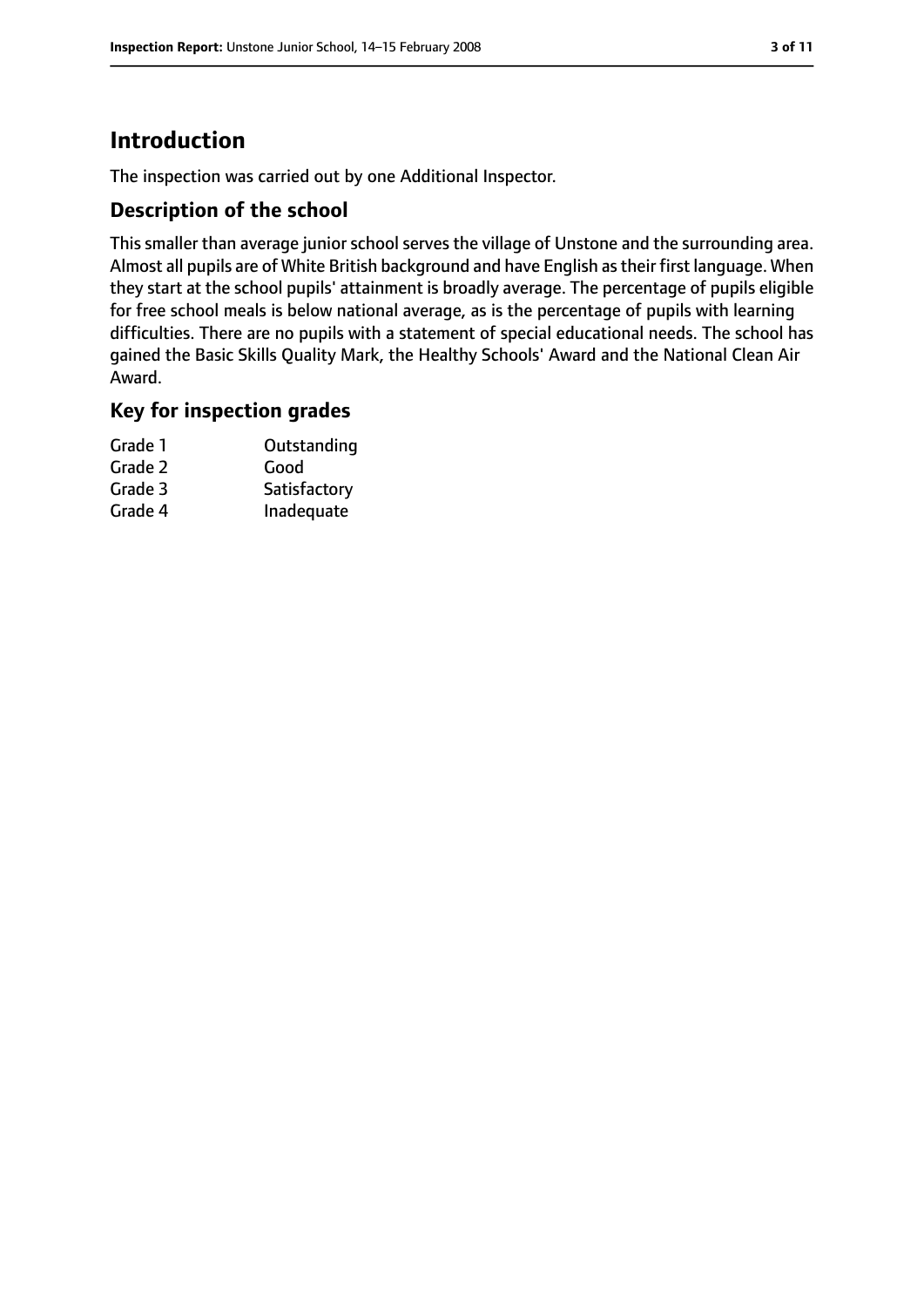## **Overall effectiveness of the school**

#### **Grade: 3**

This is a satisfactory school, with some good elements, that gives satisfactory value for money. Leadership and management are satisfactory. This judgement appears to indicate a decline since the previous inspection, when leadership and management was judged to be good. During the past four years, however, there have been significant changes in the staffing of the school. Despite these changes, standards have been maintained and, over the past two years, have improved in English and mathematics because subject leadership is sound. The headteacher has produced a good plan for improving the school, based on an accurate assessment of its current position but the governors, who support the school well, are aware that they need to be more actively involved in monitoring its performance. Nevertheless, the school's capacity for further improvement is satisfactory.

National data indicates that pupils' achievement is satisfactory and at the end of Year 6, most reach the expected Level 4 in English and mathematics. Over the past four years, however, too few have reached the above average Level 5 in these subjects. The current Year 6 are achieving well and evidence indicates that a higher percentage of pupils is likely to reach the higher level in English and mathematics this year. Over the past four years standards in science, particularly in relation to national standards, have fallen and in 2007 were significantly below average. Whilst raising standards in English and mathematics has been the school's focus over the past two years, this focus has now moved to improving standards in science.

Pupils' personal development is good. They have a good understanding of how they should treat others and their social development is good because of the many opportunities they have to work and play together. Pupils are aware that they should lead healthy lifestyles and take regular exercise. They enjoy school immensely. As one Year 6 boy said: 'I cannot think of anything to improve the school.' Their keenness to come to school is shown through the greatly increased attendance figures since the last inspection, when low attendance was a key issue. Pupils behave well overall, though occasionally teachers' expectations of good behaviour are not high enough. Pupils make a positive contribution to the community through their involvement with the school council and activities within the village. The ways in which pupils are prepared for their future are satisfactory, based on the progress they make in English, mathematics and information and communications technology (ICT).

The quality of teaching is satisfactory overall, with some good elements, though it is inconsistent across the school. It is because of this inconsistency that, throughout their time at the school, pupils make satisfactory, rather than good, progress. At its best, teaching is focussed on pupils' learning needs and takes account of how they learn. Too often, however, not enough attention is placed on individual needs, and particularly the needs of the higher attaining pupils. The quality of marking is variable and does not always help pupils to improve their work. The school has a satisfactory curriculum and this is enhanced well by the use of visitors and visits. During the inspection the school held a Problem Solving Day, based on the science curriculum. The activities arranged helped the pupils to make good progress as they moved between the different activities prepared for them.

The school cares for pupils well. Pupils say that they feel safe in school and that they would readily go to any adult for advice and help if they had a problem, confident in the knowledge that their problem would be dealt with effectively and fairly. Parents are overwhelmingly happy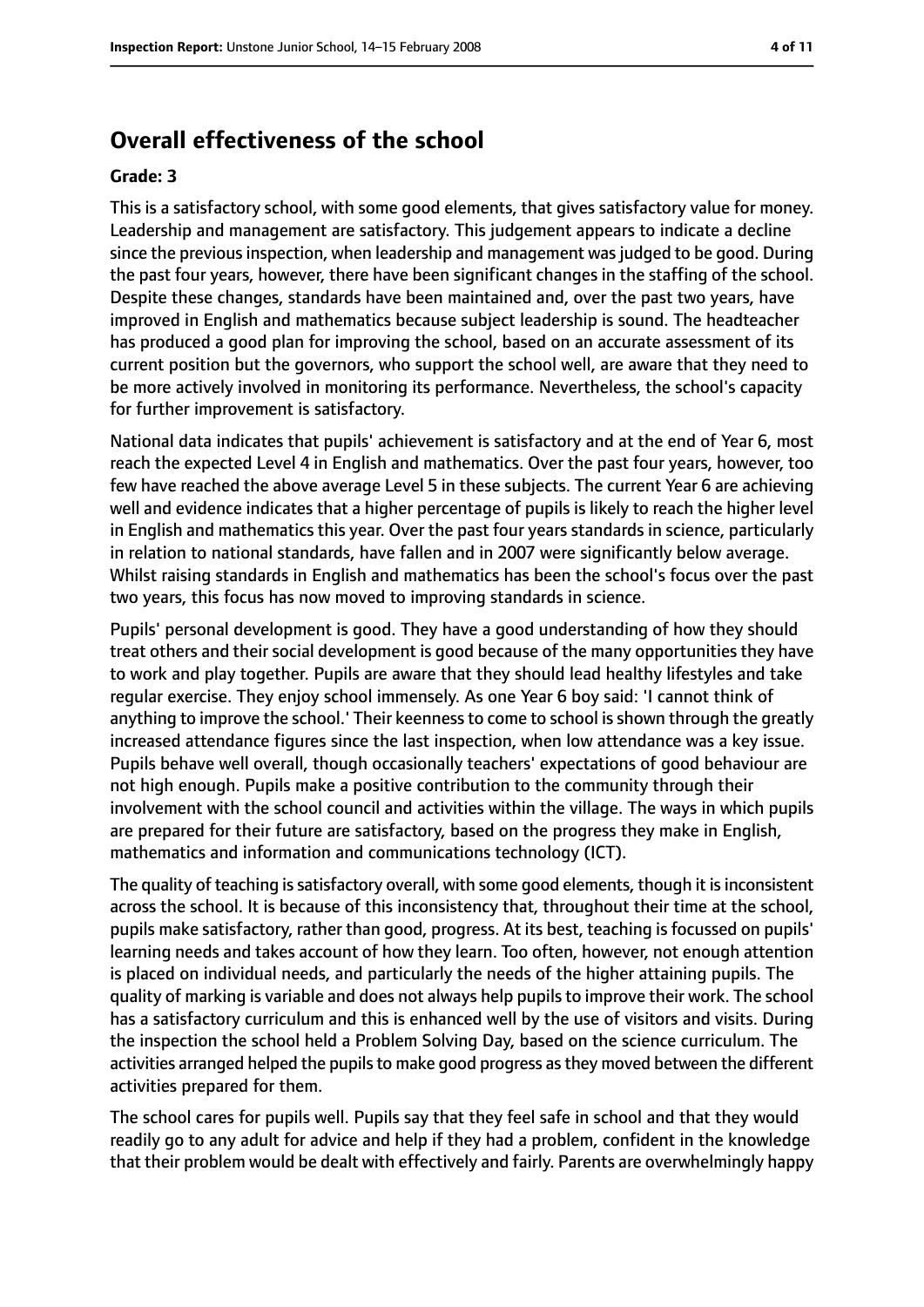with the school and the care taken of their children. As two parents wrote: 'We cannot fault the school', and 'The school cares well for all our child's needs.'

### **What the school should do to improve further**

- Improve the standards in science so that they are at or above national averages.
- Ensure that the needs of higher attaining pupils are catered for fully.
- Improve the quality of teaching so that it is consistently good or better.

A small proportion of schools whose overall effectiveness is judged as satisfactory but which have areas of underperformance will receive a monitoring visit by an Ofsted inspector before their next section 5 inspection.

# **Achievement and standards**

#### **Grade: 3**

The previous inspection report, in 2003, identified standards and achievement as above average. However, that year group was particularly able and attained higher than average standards. Since 2004 pupils' achievement has been satisfactory and standards have been slightly below average in English and mathematics. During this time, too few pupils have attained higher than the expected Level 4 in these subjects. The targets for the current Year 6, however, show a marked improvement in the percentage of pupils expected to attain Level 5 in mathematics and English. This is supported by inspection evidence. The picture in science is somewhat different. Since 2004 standards have slipped in relation to national averages and in 2007 they were significantly below average. As a result, plans, similar to those implemented in mathematics and English over the past three years, are now in place to help raise standards in science.

# **Personal development and well-being**

#### **Grade: 2**

Pupils' personal development is good. They are encouraged to live healthy lives and the provision of fruit at breaktimes and regular opportunities for physical education support this well. Pupils' spiritual, moral, social and cultural development is good. They are considerate to others and they play and work well together. The school has enjoyed links with an inner city school with a wide ethnic mix of pupils. An exchange of letters and visits have helped pupils to appreciate the different cultures in modern Britain. Pupils enjoy school and the Problem Solving Day showed how well the older pupils care for the younger ones and how they enjoy learning together. The school council has had a good influence on the working of the school and has led other pupils in raising money for charities. Involvement in the wider community is good. The school visits the Golden Age Club at the local community centre to sing Christmas Carols and invites villagers to the school for activities such as fund raising coffee mornings and performances by the pupils. The satisfactory progress pupils make in English, mathematics and ICT prepares them satisfactorily for their future lives.

# **Quality of provision**

## **Teaching and learning**

#### **Grade: 3**

The quality of teaching is satisfactory overall, with some good elements. The satisfactory teaching has resulted in pupils making satisfactory progress in their learning. Where lessons are planned well, teachers take account of pupils' different learning needs, using the teaching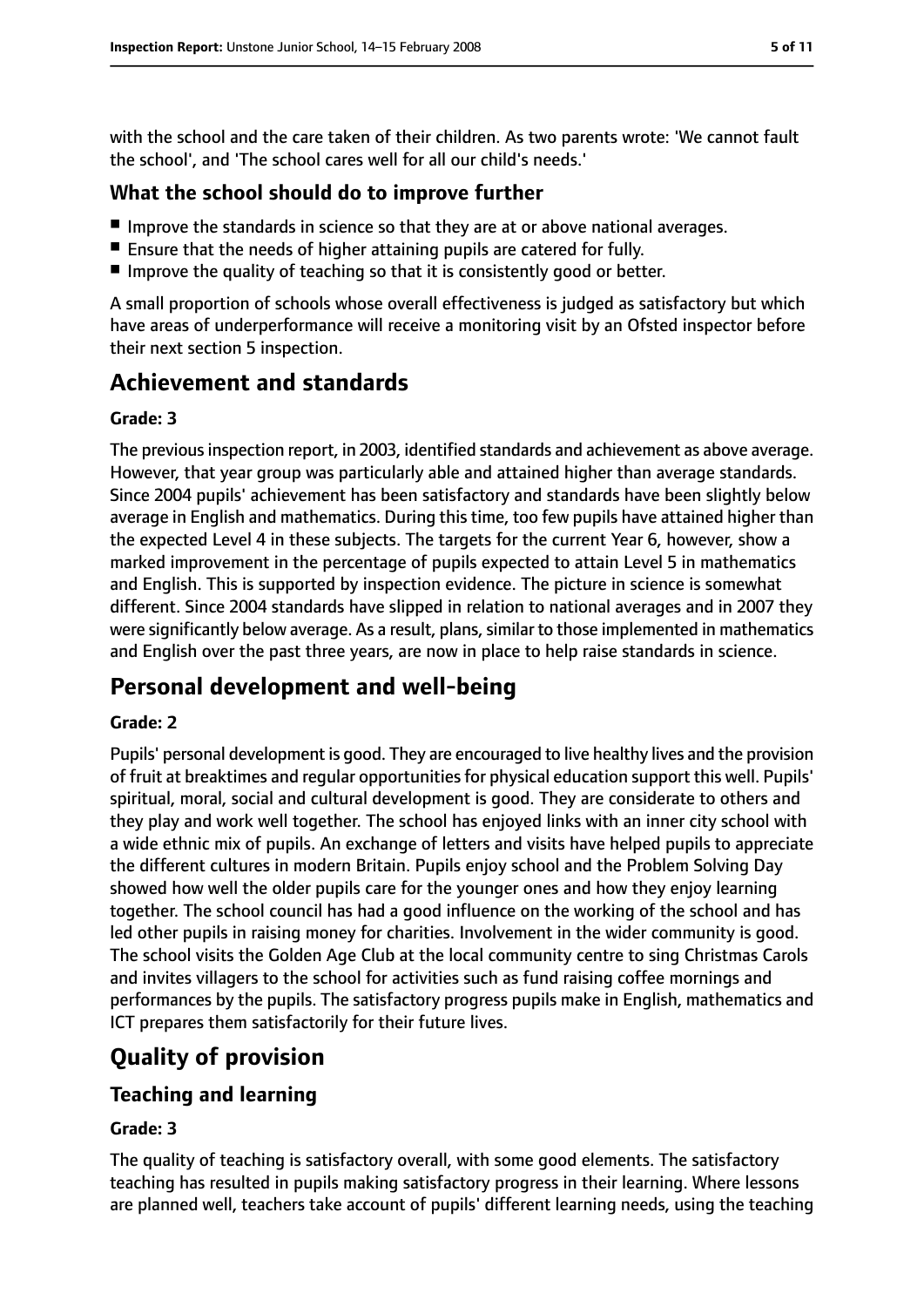assistants well to support learning. However, this is inconsistent across the school and results in some pupils, particularly the higher attainers, not always having enough challenge in their work to make the progress that they should. Relationships between the teachers and pupils are good, so pupils are not afraid to ask for help. The quality of marking is variable. At its best, it shows pupils what they are doing well and how they can improve their work. Too often, however, the marking consists of comments where the praise given does not match the quality of the pupils' work.

#### **Curriculum and other activities**

#### **Grade: 3**

The school offers its pupils a satisfactory curriculum, with some good elements. The school has adopted the new national strategies for mathematics and English, and plans topics, with effective links between subjects, to cover the curriculum in, for example, geography and history. Throughout the year Problem Solving Days are planned. These give pupils opportunities to work in groups with children from other year groups. The pupils gained much from the activities undertaken from a science-based day during the inspection and they made good progress in developing an understanding of scientific principles. The school provides a wide range of activities beyond the school day, normally varying these activities between terms. Pupils appreciate this provision and levels of participation are good.

#### **Care, guidance and support**

#### **Grade: 2**

The care, guidance and support given to pupils are good. Arrangements for their safety fully meet government requirements. The school undertakes risk assessments for all activities and child protection arrangements are effective. All staff are aware of procedures to follow if they should have a concern over an individual pupil. Relationships are good with the older pupils caring for the younger ones well. The pupils organise an effective Buddy Scheme to ensure that all children are involved in playground activities. The academic guidance given to pupils is satisfactory. In some classes and subjects, the pupils are set targets to help them to improve, but this practice is not applied consistently throughout the school and this sometimes leads to a lack of challenge for higher attaining pupils.

## **Leadership and management**

#### **Grade: 3**

Leadership and management are satisfactory. Whilst the headteacher has a clear vision for developing the school, many initiatives are too recent to have had a significant impact on standards and achievement. The school's evaluation of its performance is accurate and the clear, focussed plans to improve the school are based on this evaluation. Within this small school, the monitoring of subjects is satisfactory, with each teacher having responsibility for a number of subjects. The school has recently re-organised subject leadership so that committees of staff, including the teaching assistants, monitor groups of subjects. This arrangement was introduced too recently to have improved monitoring procedures. Governance is satisfactory. The chair is aware of the strengths and weaknesses in the school, but the governing body as a whole is not yet fully involved in monitoring the school's performance, relying too much on the headteacher for guidance. Plans are in place to formalise arrangements for regular governor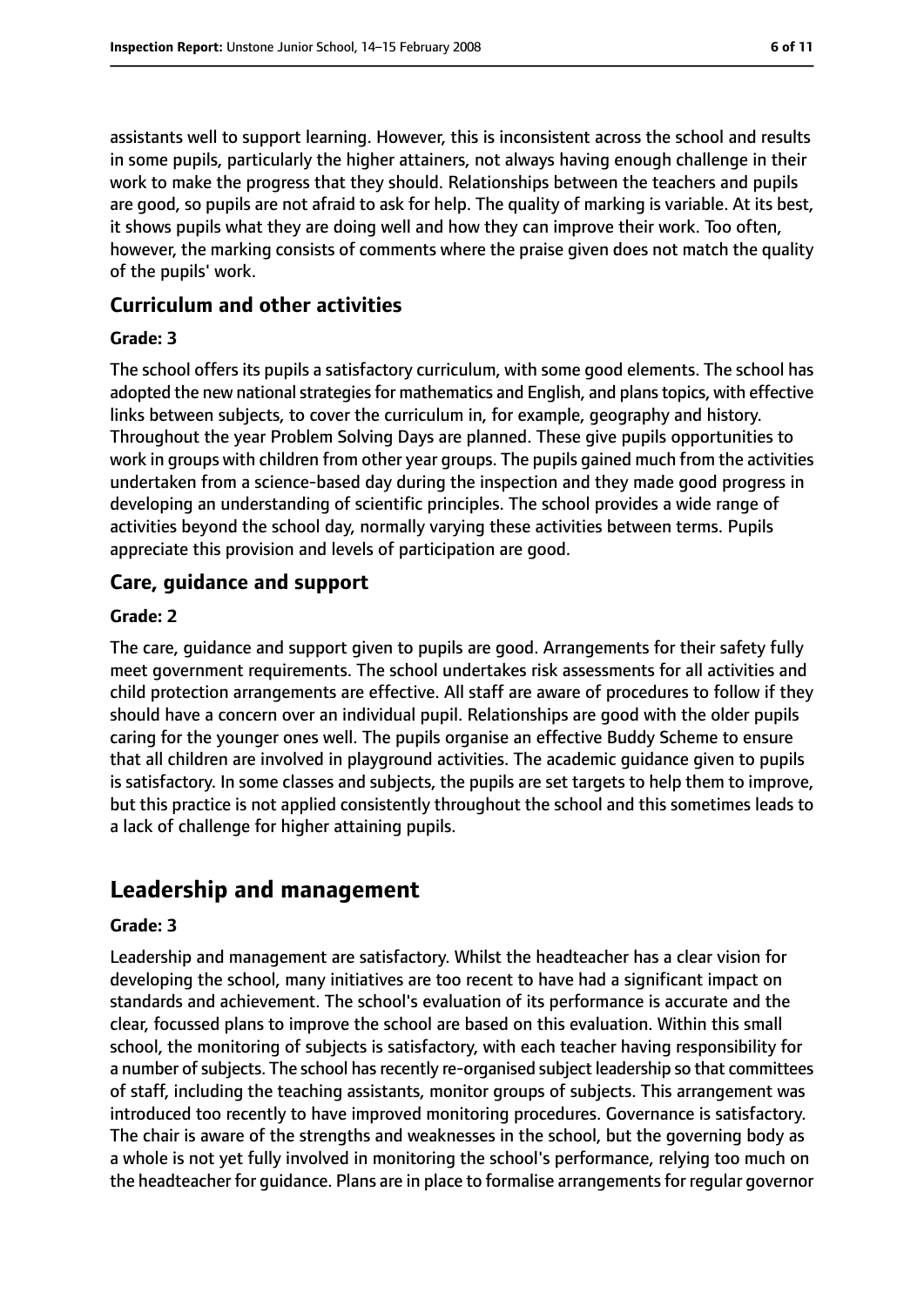visits to school. Based on its recent performance the school has a satisfactory capacity for further improvement.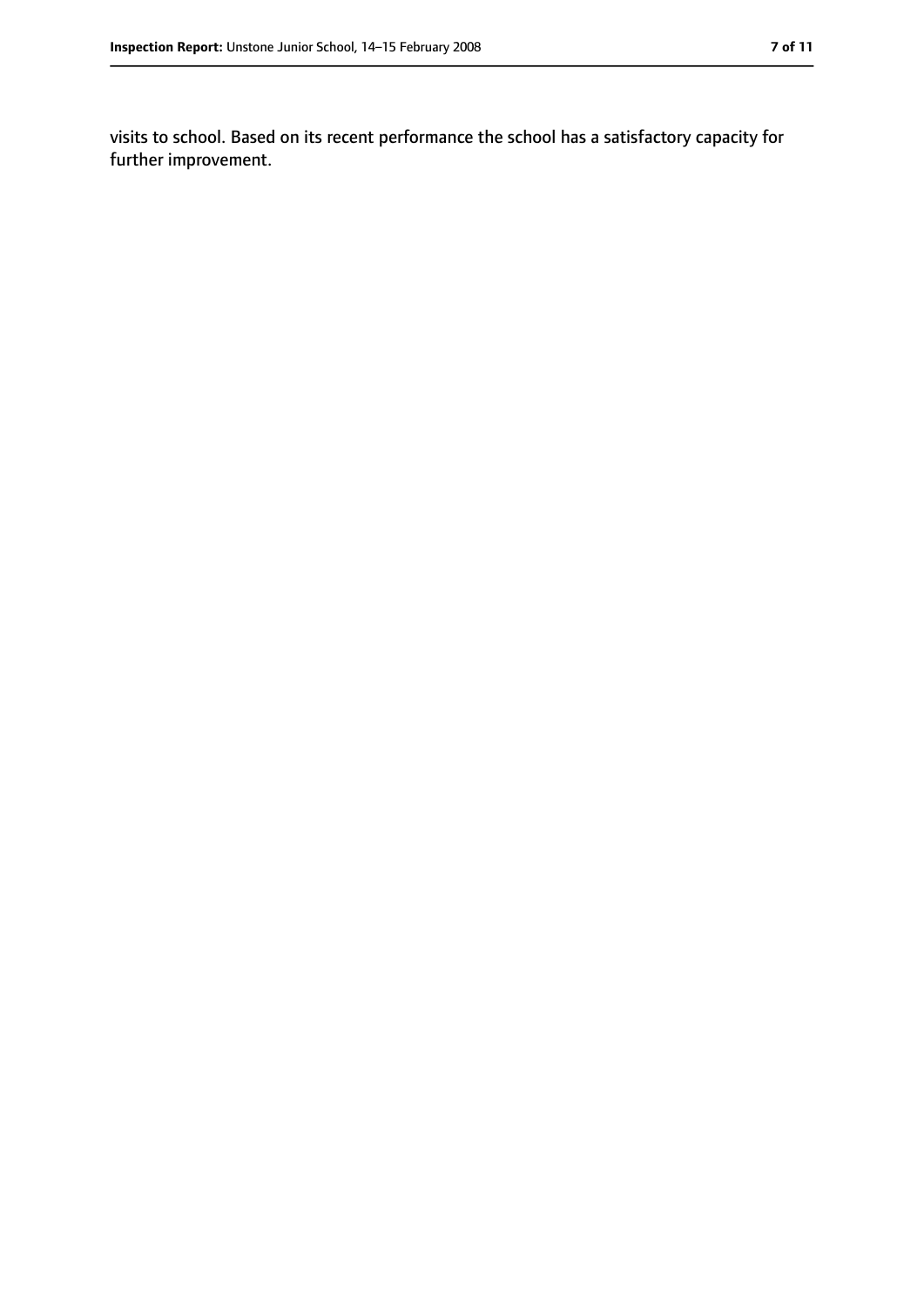**Any complaints about the inspection or the report should be made following the procedures set out in the guidance 'Complaints about school inspection', which is available from Ofsted's website: www.ofsted.gov.uk.**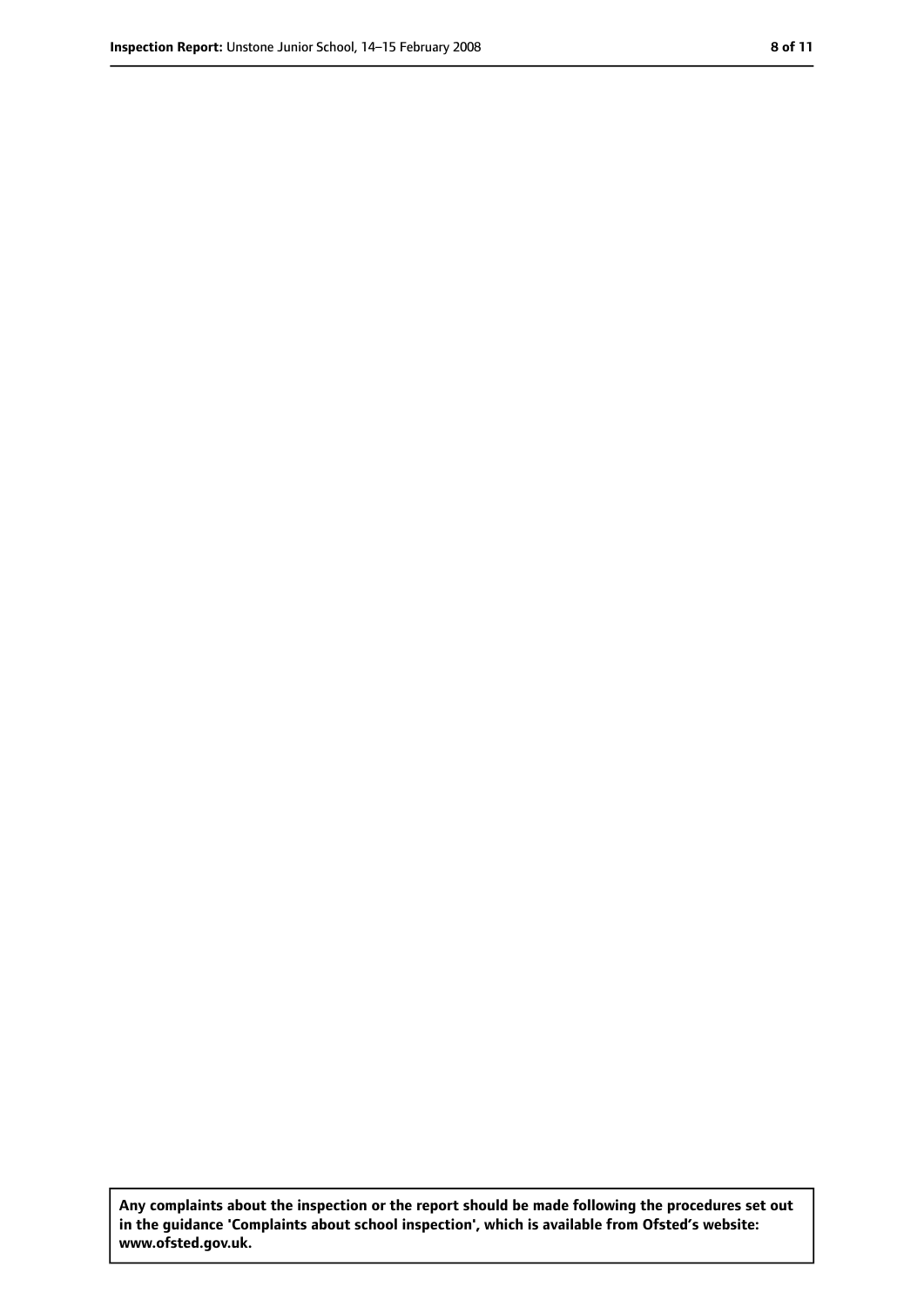#### **Annex A**

# **Inspection judgements**

| $^{\circ}$ Key to judgements: grade 1 is outstanding, grade 2 good, grade 3 satisfactory, and | <b>School</b>  |
|-----------------------------------------------------------------------------------------------|----------------|
| arade 4 inadeguate                                                                            | <b>Overall</b> |

## **Overall effectiveness**

| How effective, efficient and inclusive is the provision of education, integrated<br>care and any extended services in meeting the needs of learners? |     |
|------------------------------------------------------------------------------------------------------------------------------------------------------|-----|
| Effective steps have been taken to promote improvement since the last<br>inspection                                                                  | Yes |
| How well does the school work in partnership with others to promote learners'<br>well-being?                                                         |     |
| The capacity to make any necessary improvements                                                                                                      |     |

## **Achievement and standards**

| How well do learners achieve?                                                                               |  |
|-------------------------------------------------------------------------------------------------------------|--|
| The standards <sup>1</sup> reached by learners                                                              |  |
| How well learners make progress, taking account of any significant variations between<br>groups of learners |  |
| How well learners with learning difficulties and disabilities make progress                                 |  |

## **Personal development and well-being**

| How good is the overall personal development and well-being of the<br>learners?                                  |  |
|------------------------------------------------------------------------------------------------------------------|--|
| The extent of learners' spiritual, moral, social and cultural development                                        |  |
| The extent to which learners adopt healthy lifestyles                                                            |  |
| The extent to which learners adopt safe practices                                                                |  |
| How well learners enjoy their education                                                                          |  |
| The attendance of learners                                                                                       |  |
| The behaviour of learners                                                                                        |  |
| The extent to which learners make a positive contribution to the community                                       |  |
| How well learners develop workplace and other skills that will contribute to<br>their future economic well-being |  |

#### **The quality of provision**

| $\mid$ How effective are teaching and learning in meeting the full range of the $\mid$<br>learners' needs? |  |
|------------------------------------------------------------------------------------------------------------|--|
| How well do the curriculum and other activities meet the range of needs  <br>and interests of learners?    |  |
| How well are learners cared for, guided and supported?                                                     |  |

 $^1$  Grade 1 - Exceptionally and consistently high; Grade 2 - Generally above average with none significantly below average; Grade 3 - Broadly average to below average; Grade 4 - Exceptionally low.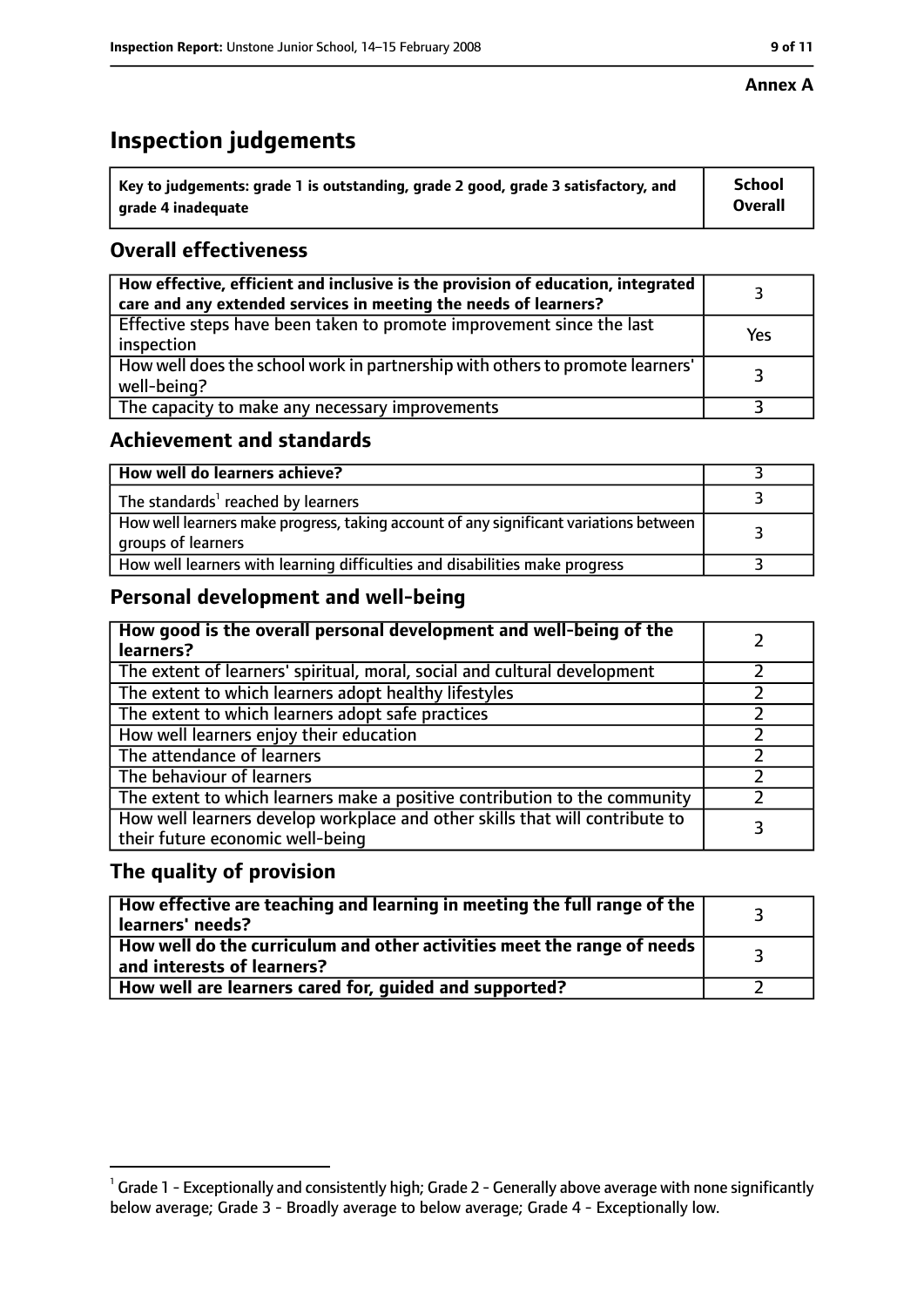# **Leadership and management**

| How effective are leadership and management in raising achievement<br>and supporting all learners?                                              | 3         |
|-------------------------------------------------------------------------------------------------------------------------------------------------|-----------|
| How effectively leaders and managers at all levels set clear direction leading<br>to improvement and promote high quality of care and education |           |
| How effectively leaders and managers use challenging targets to raise standards                                                                 | 3         |
| The effectiveness of the school's self-evaluation                                                                                               |           |
| How well equality of opportunity is promoted and discrimination tackled so<br>that all learners achieve as well as they can                     | 3         |
| How effectively and efficiently resources, including staff, are deployed to<br>achieve value for money                                          | 3         |
| The extent to which governors and other supervisory boards discharge their<br>responsibilities                                                  | 3         |
| Do procedures for safequarding learners meet current government<br>requirements?                                                                | Yes       |
| Does this school require special measures?                                                                                                      | <b>No</b> |
| Does this school require a notice to improve?                                                                                                   | No        |